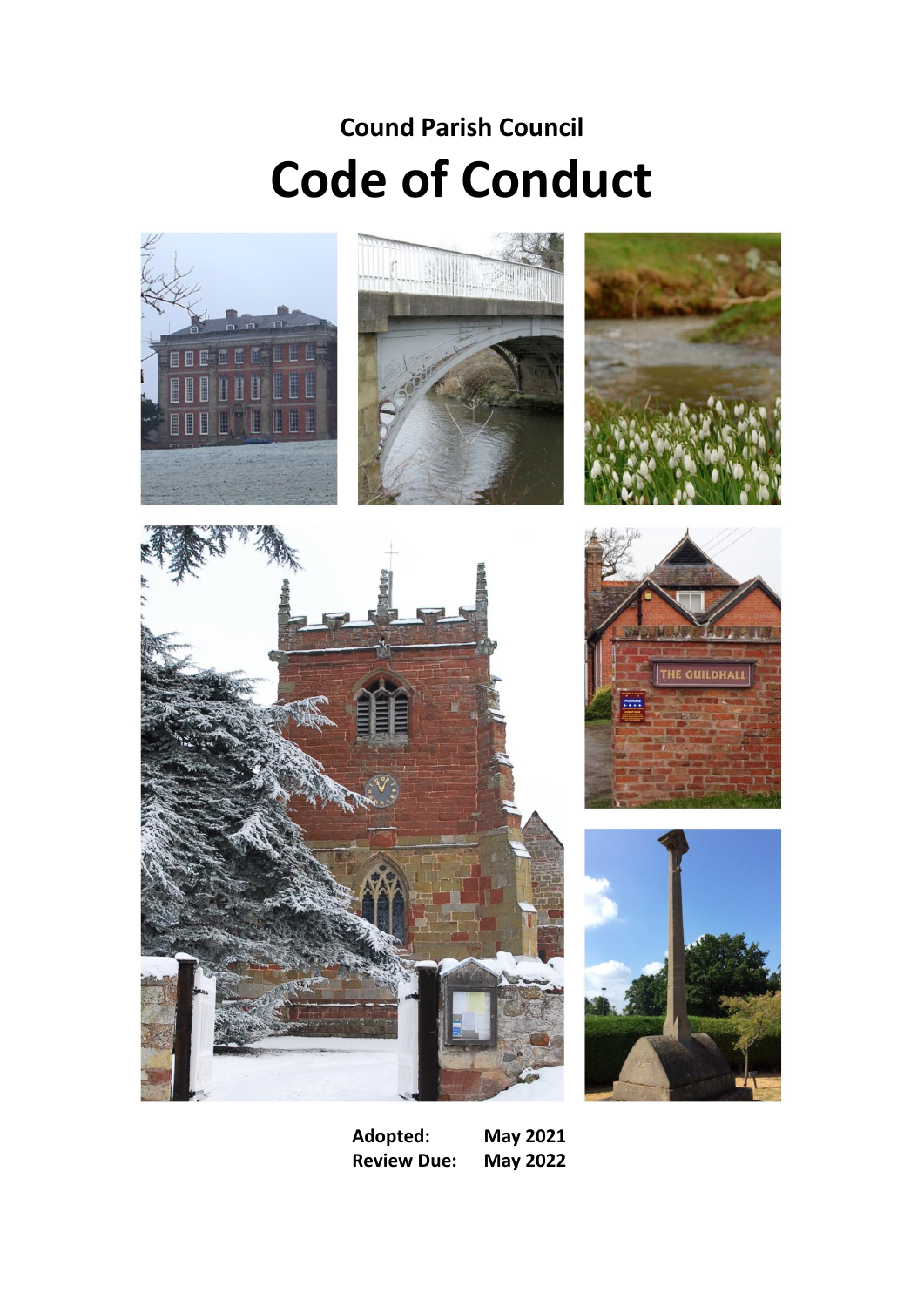## **Index**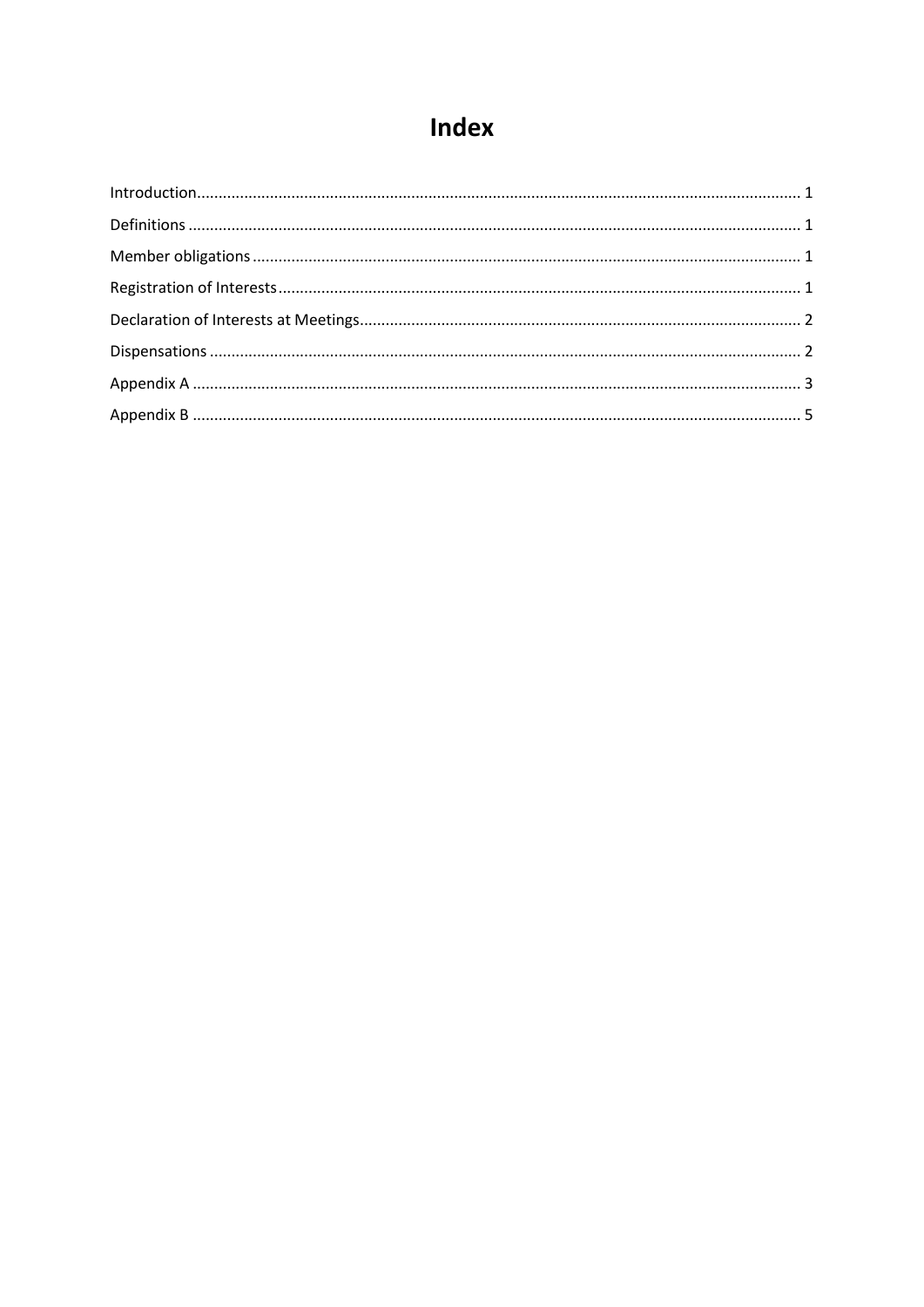#### <span id="page-2-0"></span>**Introduction**

Pursuant to section 27 of the Localism Act 2011, Cound Parish Council ("the Council") has adopted this Code of Conduct to promote and maintain high standards of behaviour by its members and co-opted members whenever they conduct the business of the Council, including the business of the office to which they were elected or appointed, or when they claim to act or give the impression of acting as a representative of the Council.

This Code of Conduct is based on the principles of selflessness, integrity, objectivity, accountability, openness, honesty, and leadership.

#### <span id="page-2-1"></span>**Definitions**

For the purposes of this Code, a "co-opted member" is a person who is not a member of the Council but who is either a member of any committee or sub-committee of the Council, or a member of, and represents the Council on any joint committee or joint sub-committee of the Council, and who is entitled to vote on any question that falls to be decided at any meeting of that committee or subcommittee.

For the purposes of this Code, a "meeting" is a meeting of the Council, any of its committees, subcommittees, joint committees or joint sub-committees.

For the purposes of this Code, and unless otherwise expressed, a reference to a member of the Council includes a co-opted member of the Council.

#### <span id="page-2-2"></span>**Member obligations**

When a member of the Council acts, claims to act or gives the impression of acting as a representative of the Council, he/she has the following obligations.

- 1. He/she shall behave in such a way that a reasonable person would regard as respectful.
- 2. He/she shall not act in a way which a reasonable person would regard as bullying or intimidatory.
- 3. He/she shall not seek to improperly confer an advantage or disadvantage on any person.
- 4. He/she shall use the resources of the Council in accordance with its requirements.
- 5. He/she shall not disclose information which is confidential or where disclosure is prohibited by law.

#### <span id="page-2-3"></span>**Registration of Interests**

- 6. Within 28 days of this Code being adopted by the Council, or the member's election or the coopted member's appointment (where that is later), he/she shall register with the Monitoring Officer the interests which fall within the categories set out in Appendices A and B.
- 7. Upon the re-election of a member or the re-appointment of a co-opted member, he/she shall within 28 days re-register with the Monitoring Officer any interests in Appendices A and B.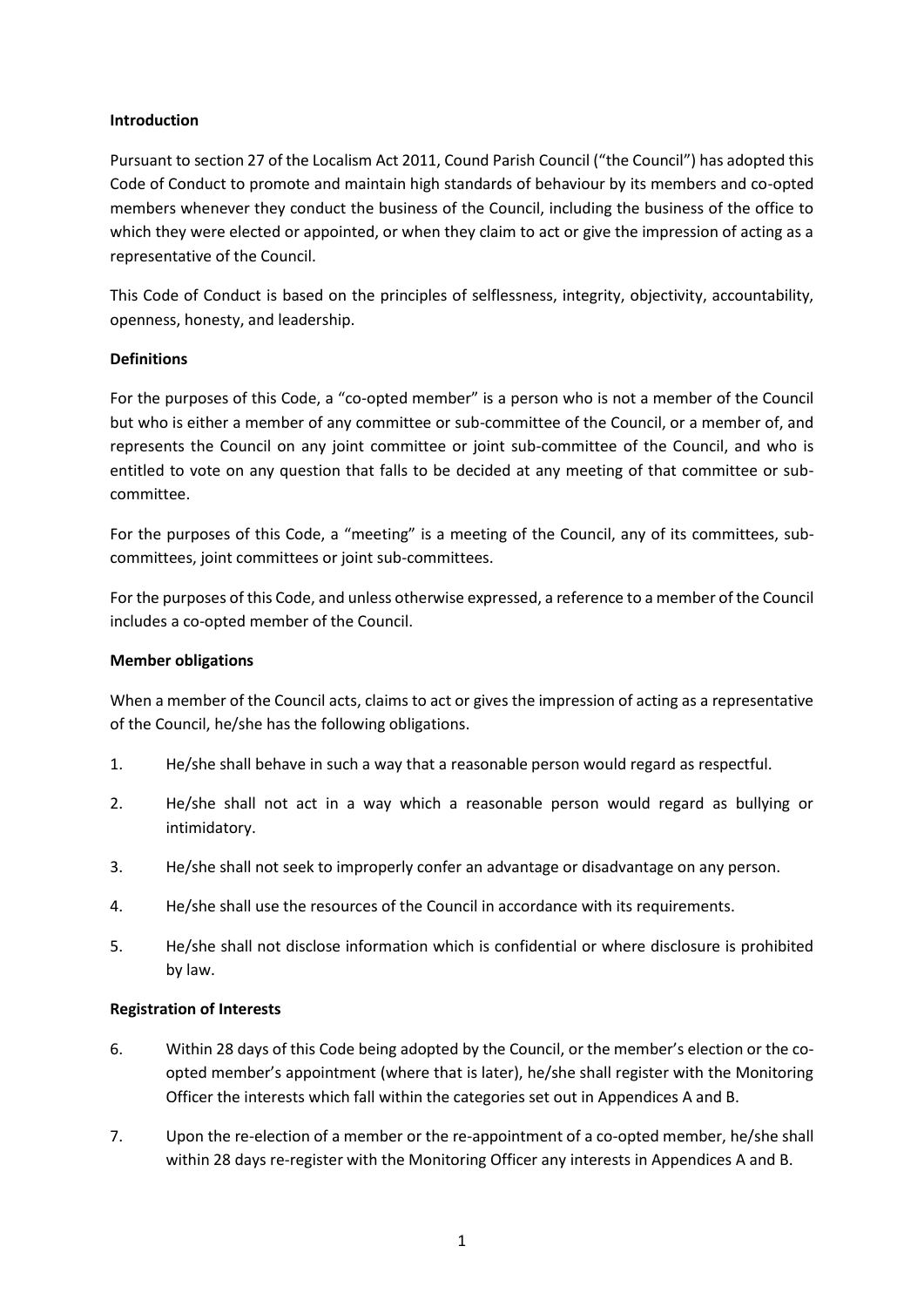- 8. A member shall register with the Monitoring Officer any change to interests or new interests in Appendices A and B within 28 days of becoming aware of it.
- 9. A member need only declare the existence but not the details of any interest which the Monitoring Officer agrees is a "sensitive interest". A sensitive interest is one which, if disclosed on a public register, could lead the member or a person connected with the member to be subject to violence or intimidation.

#### <span id="page-3-0"></span>**Declaration of Interests at Meetings**

- 10. Where a matter arises at a meeting which relates to an interest in Appendix A the member shall not participate in a discussion or vote on the matter. He/she only has to declare what his/her interest is if it is not already entered in the member's register of interests or if he/she has not notified the Monitoring Officer of it.
- 11. Where a matter arises at a meeting which relates to an interest in Appendix A which is a sensitive interest, the member shall not participate in a discussion or vote on the matter. If it is a sensitive interest which has not already been disclosed to the Monitoring Officer, the member shall disclose he/she has an interest but not the nature of it.
- 12. Where a matter arises at a meeting which relates to an interest in Appendix B, the member shall not vote on the matter. He/she may speak on the matter only if members of the public are also allowed to speak at the meeting.
- 13. A member only has to declare his/her interest in Appendix B if it is not already entered in his/her register of interests or he/she has not notified the Monitoring Officer of it or if he/she speaks on the matter. If he/she holds an interest in Appendix B which is a sensitive interest not already disclosed to the Monitoring Officer, he/she shall declare the interest but not the nature of the interest.
- 14. Where a matter arises at a meeting which relates to a financial interest of a friend, relative or close associate (other than an interest of a person in Appendix A), the member shall disclose the nature of the interest and not vote on the matter. He/she may speak on the matter only if members of the public are also allowed to speak at the meeting. If it is a "sensitive interest" the member shall declare the interest but not the nature of the interest.

#### <span id="page-3-1"></span>**Dispensations**

15. On a written request made to the Council's proper officer, the Council may grant a member a dispensation to participate in a discussion and vote on a matter at a meeting even if he/she has an interest in Appendices A and B if the Council believes that the number of members otherwise prohibited from taking part in the meeting would impede the transaction of the business; or it is in the interests of the inhabitants in the Council's area to allow the member to take part or it is otherwise appropriate to grant a dispensation.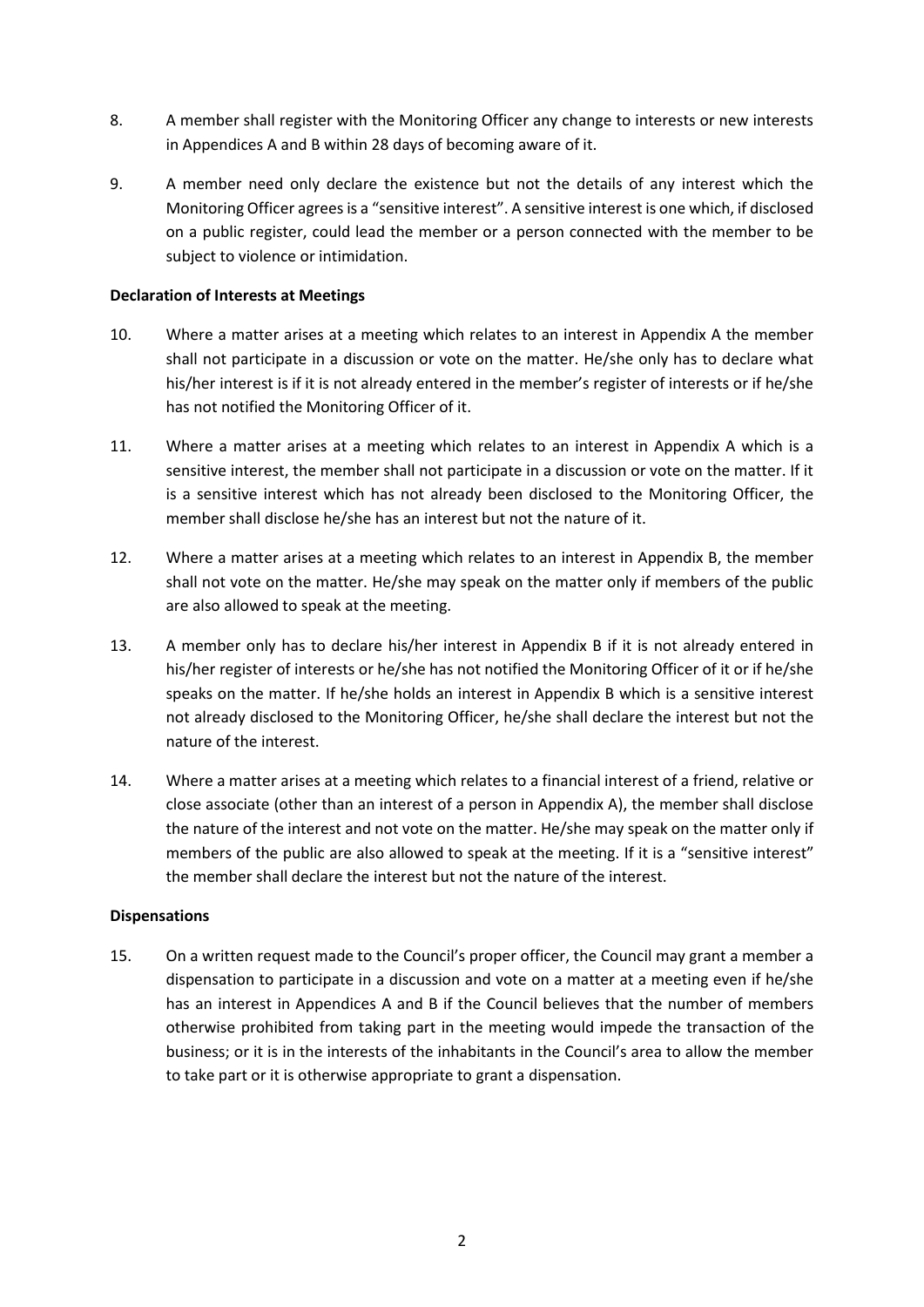### <span id="page-4-0"></span>**Appendix A**

Interests described in the table below.

| <b>Subject</b>                                             | <b>Description</b>                                                                                                                                                                                                                                                                                                                                                                                                                                                                                                                                |
|------------------------------------------------------------|---------------------------------------------------------------------------------------------------------------------------------------------------------------------------------------------------------------------------------------------------------------------------------------------------------------------------------------------------------------------------------------------------------------------------------------------------------------------------------------------------------------------------------------------------|
| Employment,<br>office, trade,<br>profession or<br>vocation | Any employment, office, trade, profession or vocation carried on for profit or<br>gain by the member or by his/her spouse or civil partner or by the person with<br>whom the member is living as if they were spouses/civil partners.                                                                                                                                                                                                                                                                                                             |
| Sponsorship                                                | Any payment or provision of any other financial benefit (other than from the<br>Council) made to the member during the 12 month period ending on the latest<br>date referred to in paragraph 6 above for expenses incurred by him/her in<br>carrying out his/her duties as a member, or towards his/her election expenses.<br>This includes any payment or financial benefit from a trade union within the<br>meaning of the Trade Union and Labour Relations (Consolidation) Act 1992.                                                           |
| Contracts                                                  | Any contract made between the member or his/her spouse or civil partner or<br>the person with whom the member is living as if they were spouses/civil<br>partners (or a firm in which such person is a partner, or an incorporated body of<br>which such person is a director* or a body that such person has a beneficial<br>interest in the securities of**) and the Council $-$<br>under which goods or services are to be provided or works are to be<br>(a)<br>executed; and<br>(b)<br>which has not been fully discharged.                  |
| Land                                                       | Any beneficial interest in land held by the member or by his/her spouse or civil<br>partner or by the person with whom the member is living as if they were<br>spouses/civil partner which is within the area of the Council.<br>"Land" excludes an easement, servitude, interest or right in or over land which<br>does not give the member or his/her spouse or civil partner or the person with<br>whom the member is living as if they were spouses/civil partners (alone or<br>jointly with another) a right to occupy or to receive income. |
| Licences                                                   | Any licence (alone or jointly with others) held by the member or by his/her<br>spouse or civil partner or by the person with whom the member is living as if<br>they were spouses/civil partners to occupy land in the area of the Council for a<br>month or longer.                                                                                                                                                                                                                                                                              |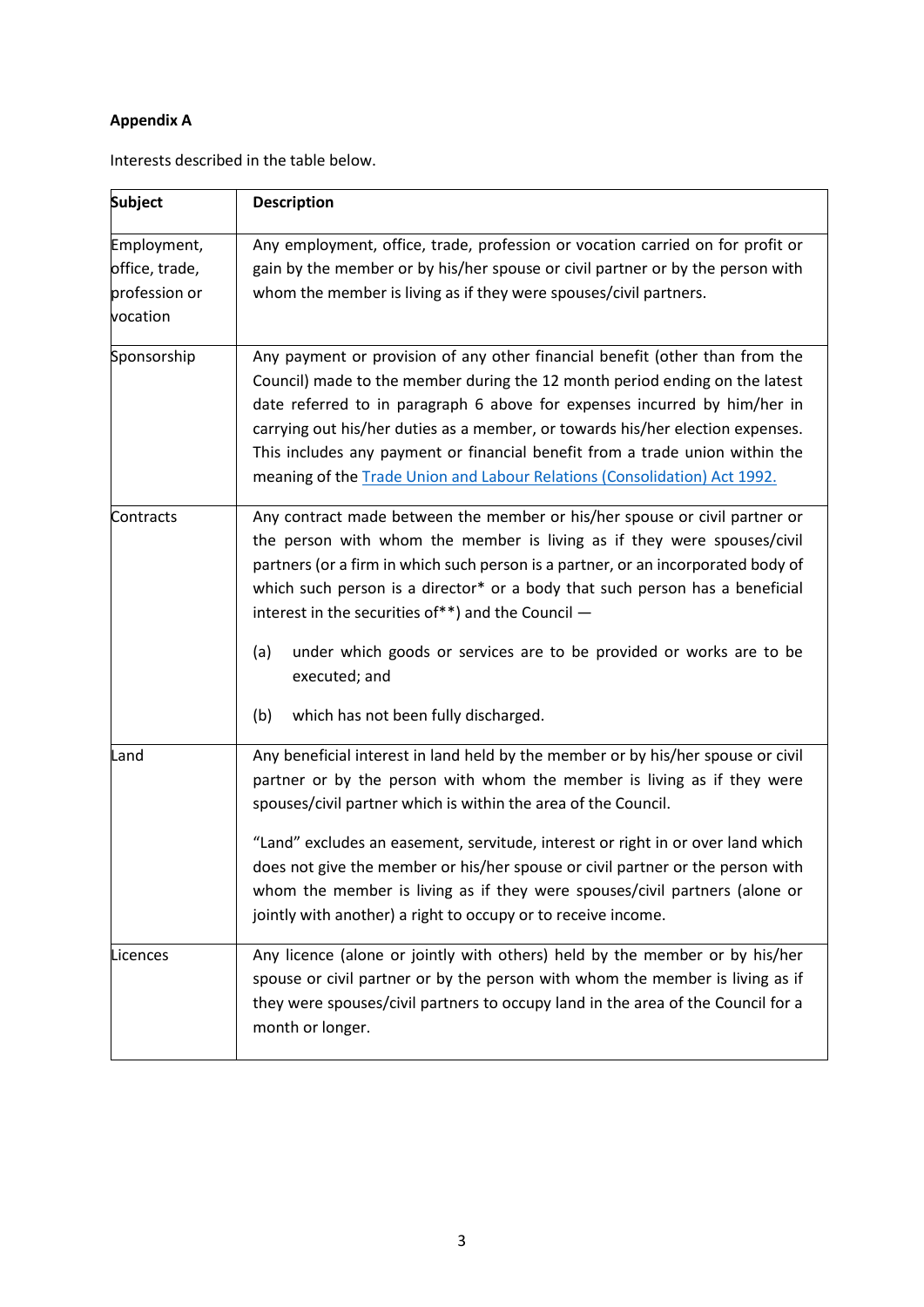| Corporate  | Any tenancy where (to the member's knowledge)-                                                                                                                                                                                                                                                                                                                                          |
|------------|-----------------------------------------------------------------------------------------------------------------------------------------------------------------------------------------------------------------------------------------------------------------------------------------------------------------------------------------------------------------------------------------|
| tenancies  |                                                                                                                                                                                                                                                                                                                                                                                         |
|            | the landlord is the Council; and<br>(a)                                                                                                                                                                                                                                                                                                                                                 |
|            | the tenant is a body that the member, or his/her spouse or civil partner or<br>(b)<br>the person with whom the member is living as if they were spouses/civil<br>partners is a partner of or a director* of or has a beneficial interest in the<br>securities** of.                                                                                                                     |
| Securities | Any beneficial interest held by the member or by his/her spouse or civil partner                                                                                                                                                                                                                                                                                                        |
|            | or by the person with whom the member is living as if they were spouses/civil<br>partners in securities** of a body where-                                                                                                                                                                                                                                                              |
|            | that body (to the member's knowledge) has a place of business or land in<br>(a)<br>the area of the Council; and                                                                                                                                                                                                                                                                         |
|            | either-<br>(b)                                                                                                                                                                                                                                                                                                                                                                          |
|            | the total nominal value of the securities** exceeds £25,000 or one<br>(i)<br>hundredth of the total issued share capital of that body; or                                                                                                                                                                                                                                               |
|            | if the share capital of that body is of more than one class, the total<br>(ii)<br>nominal value of the shares of any one class in which the member,<br>or his/her spouse or civil partner or the person with whom the<br>member is living as if they were spouses/civil partners has a<br>beneficial interest exceeds one hundredth of the total issued share<br>capital of that class. |

- \* "director" includes a member of the committee of management of an industrial and provident society.
- \*\* "securities" means shares, debentures, debenture stock, loan stock, bonds, units of a collective investment scheme within the meaning of the Financial Services and Markets Act 2000 and other securities of any description, other than money deposited with a building society.